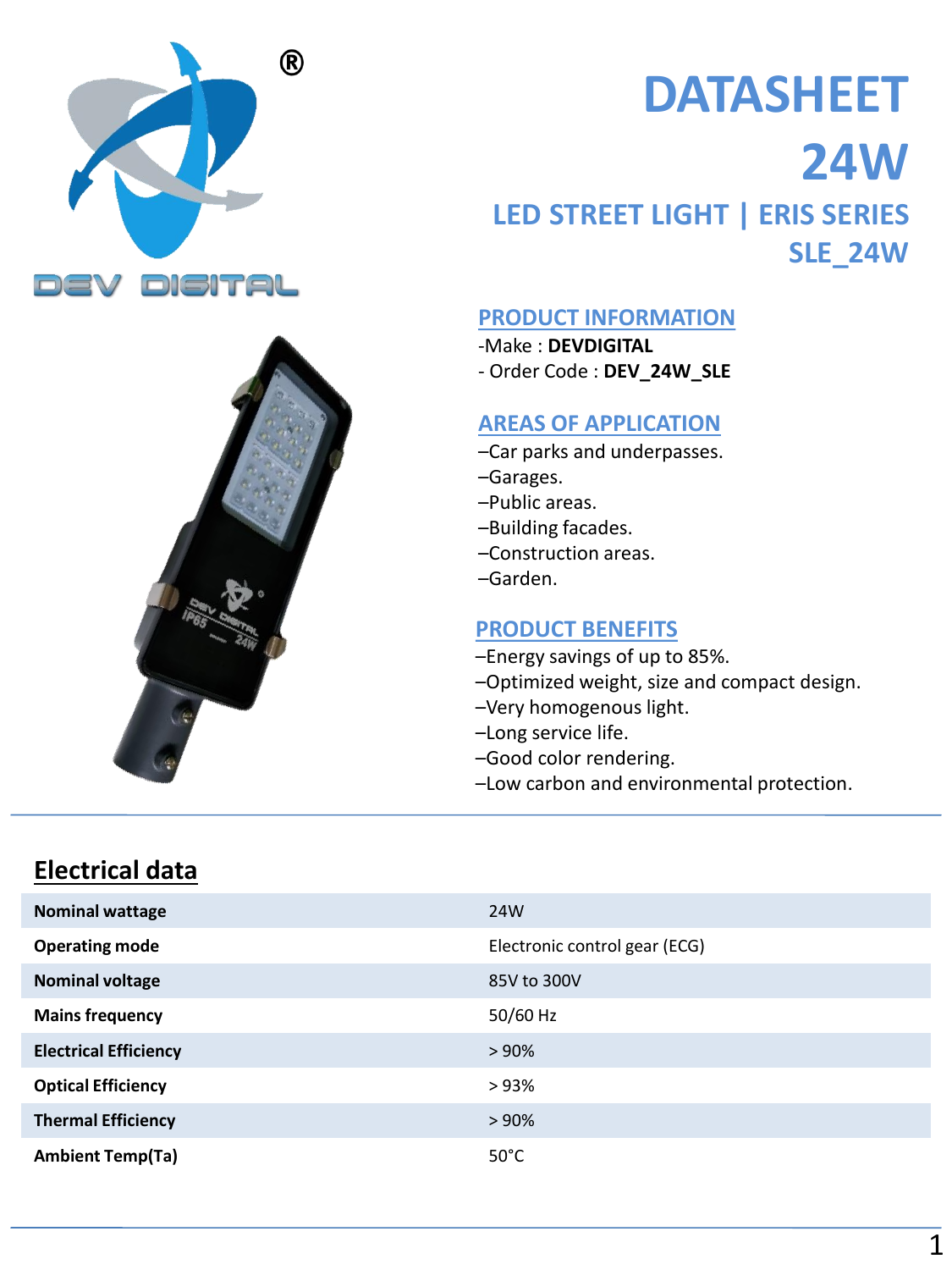## **Photometrical data**

| <b>CRI</b>                 | > 70                                  |
|----------------------------|---------------------------------------|
| <b>Total Lumens</b>        | 3360Lm                                |
| <b>Luminous efficacy</b>   | 140Lm/W                               |
| Light Source (smd 3030 1W) | Osram, Seoul or Equivalent            |
| <b>Control Gear</b>        | OVP/UVP/440V/IP66                     |
| <b>Power Factor</b>        | > 0.95                                |
| <b>Surge Protection</b>    | 4 to 6 Kv Inbuilt (10 Kv if required) |
| <b>LED Life Span</b>       | 50,000 Hrs                            |
| <b>LED Colour</b>          | 2700K to 6500K                        |

### **Dimensions & weight**

| Length                | 342MM   |
|-----------------------|---------|
| Width                 | 101MM   |
| Height                | 53MM    |
| <b>Product Weight</b> | 0.81 Kg |



## **Light Technical Data**

**Beam Angle 15°, 30°, 60°, 90°** 

Lens **Lens Polycarbonate**